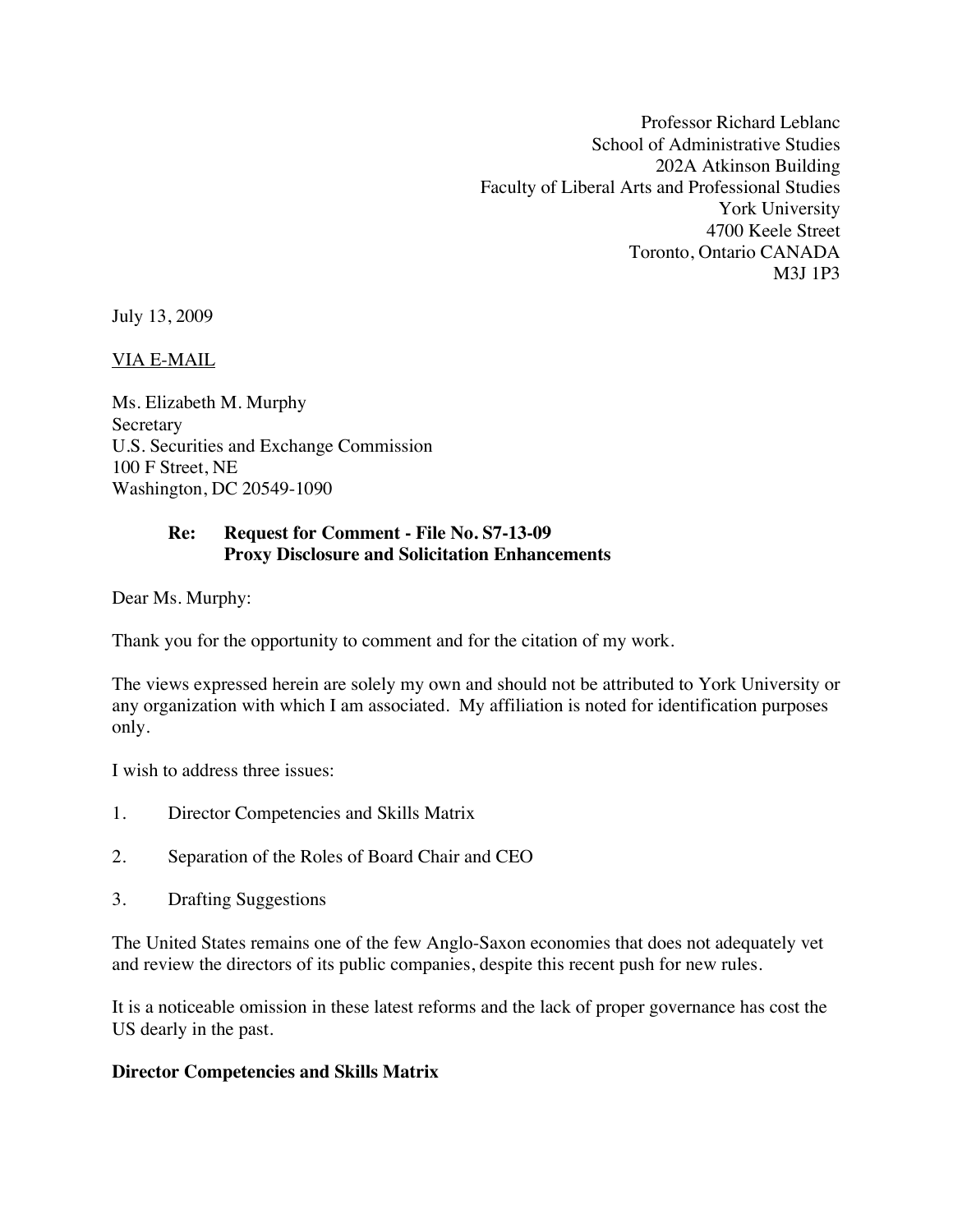While corporate Canada largely made the move to assessing directors based on competencies and skills in 2005 using the 'comply or explain' approach, US regulators have to date shied away from such measures.

Currently, it is possible to sit on a risk committee of a New York Stock Exchange-listed board and not be risk literate. One can sit on a compensation committee and not be compensation literate.

US investment banks, for example, have been criticized for their lack of risk management and industry expertise at the board level. Some blame this lack of oversight, coupled with regulatory failure, as a leading cause of the global credit crisis.

My own research suggests directors often poorly understand risk management. A competencies and skills matrix would combat this lack of understanding by exposing areas – in addition to risk management – where a board lacks expertise. The use of such a matrix also has positive implications for enhancing boardroom diversity, an issue that Commissioner Aguilar and your proposals have signaled as important.

## **Separating the Roles of Board Chair and CEO**

All else equal, separating both roles is a good idea; however, the empirical evidence is mixed that an independent chair, *per se*, is good for shareholders, or makes the board more effective. Just because a board chair (or director) is independent, this does not mean the person is effective. A clever and autocratic CEO may push for a non-executive, non-effective chair. The upcoming Walker review of UK bank boards is expected to call for responsibility-based chairs.

In Canada, regulators have required listed companies to draw up position descriptions for independent board and committee chairs. Additionally, colleagues assess their fellow directors' performance – including that of board and committee chairs, taking into account their position description – and boards act on those assessments in the selection and re-nomination process.

It is my view that public companies in the US need to start assessing individual directors, not just entire boards and committees.

The US now has an unprecedented opportunity, by spending political capital and seizing the will of the public, to make changes that could prevent a future financial collapse that is similar in scale to the current one. Why did the economic crisis happen? There is a view that many at the helm – including the regulators – did not have the skills to see it coming.

## **Drafting Suggestions**

My detailed advice has helped shape the governance guidelines mandated for all Canadian public companies. My work has been looked to by other sectors, including hospitals, crown corporations, credit unions, co-operatives and not-for-profits.

You write at page 109: